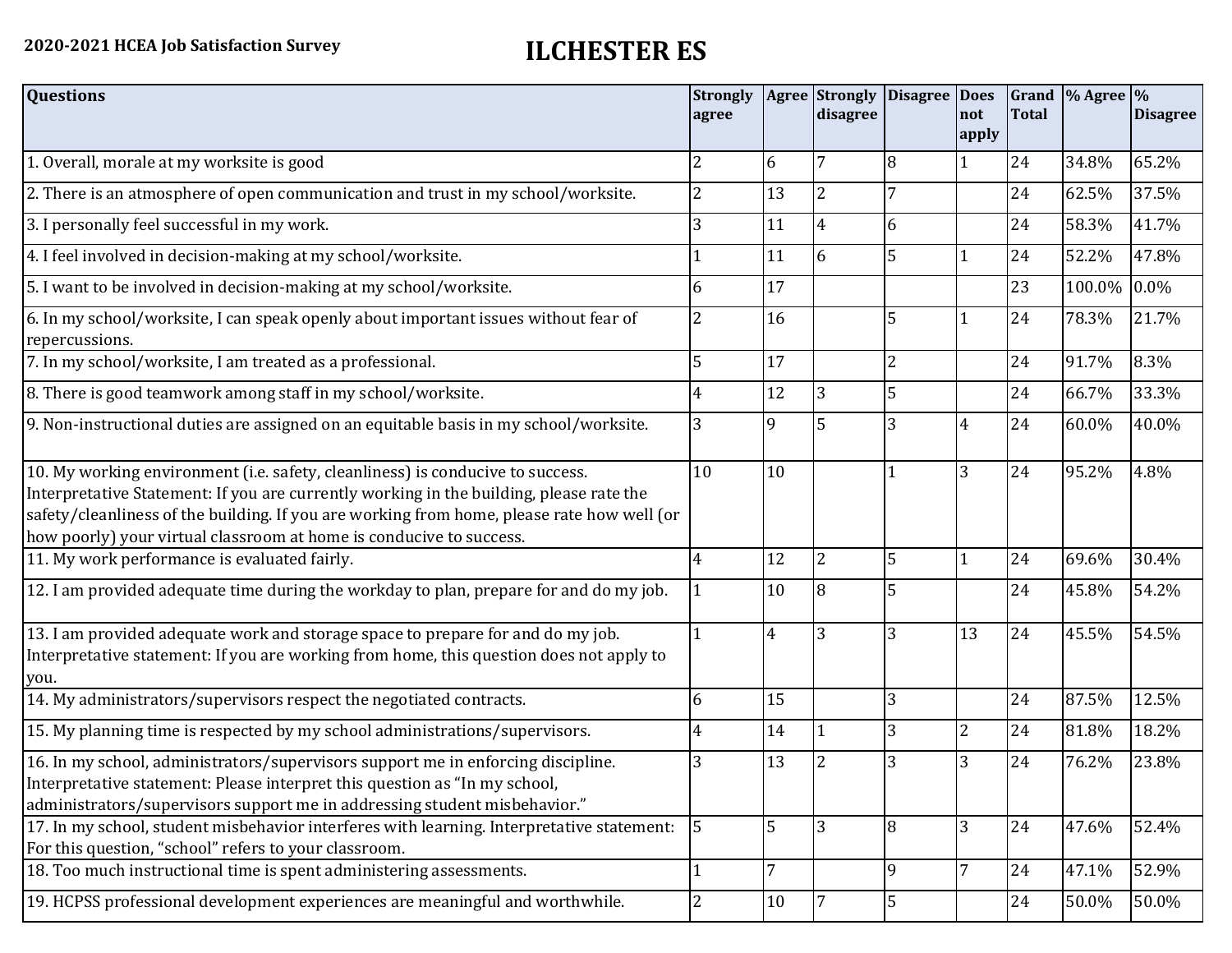| 20. Increased workload has contributed to a decline in my morale.                                                                                          | 10             | 9              |                | $\overline{2}$ | $\overline{2}$ | 24 | 86.4% | 13.6% |
|------------------------------------------------------------------------------------------------------------------------------------------------------------|----------------|----------------|----------------|----------------|----------------|----|-------|-------|
| 21. I am paid fairly.                                                                                                                                      |                | 6              | 5              | 12             |                | 23 | 26.1% | 73.9% |
| 22. I have confidence in the leadership exhibited by the HCPSS Superintendent.                                                                             |                | 12             | 6              | 5              |                | 24 | 54.2% | 45.8% |
| 23. I have confidence in the leadership exhibited by the Howard County Board of<br>Education.                                                              |                | 6              | 9              | 8              |                | 24 | 26.1% | 73.9% |
| 24. I have confidence in the leadership exhibited by the Howard County Education<br>Association (HCEA).                                                    |                | 13             | 3              |                |                | 24 | 83.3% | 16.7% |
| 25. I feel that HCPSS offers me the possibility of advancing professionally in the field of<br>education.                                                  | 3              | 12             |                | 4              | 3              | 23 | 75.0% | 25.0% |
| 26. In my position, I receive appropriate and adequate support and training.                                                                               | 3              | 14             |                | 7              |                | 24 | 70.8% | 29.2% |
| 27. During this current school year, I have experienced harassing behavior from<br>colleagues.                                                             |                | 3              | 10             | 11             |                | 24 | 12.5% | 87.5% |
| 28. During this current school year, I have experienced harassing behavior from<br>administrators/supervisors.                                             |                |                | 16             | 6              |                | 23 | 4.3%  | 95.7% |
| 29. During this current school year, I have experienced harassing behavior from parents.                                                                   | $\overline{7}$ | 5              | $\overline{2}$ | 10             |                | 24 | 50.0% | 50.0% |
| 30. At my school I spend most of my PIP time on non-instructional activities.                                                                              |                | $\overline{3}$ | $\overline{2}$ | 10             | 6              | 22 | 25.0% | 75.0% |
| 31. At my school our administrator includes time during PIP for teacher-initiated<br>collaboration.                                                        |                | 15             |                | $\overline{2}$ | 6              | 24 | 83.3% | 16.7% |
| 32. In my school, I spend too much time in meetings.                                                                                                       | 2              | 12             | $\overline{2}$ | $\overline{7}$ | $\mathbf{1}$   | 24 | 60.9% | 39.1% |
| 33. In my school, there is adequate support for special education students.                                                                                |                | 5              | 9              | $\overline{8}$ | $\mathbf{1}$   | 24 | 26.1% | 73.9% |
| 34. My administrator/supervisor provides people working from home with flexibility in<br>their workday.                                                    | $\overline{4}$ | 13             | 3              |                | 1              | 24 | 73.9% | 26.1% |
| 35. My administrator/supervisor has reasonable expectations of workload for staff while<br>in virtual learning.                                            | 3              | 14             | 3              | 4              |                | 24 | 70.8% | 29.2% |
| 36. Students have adequate technology and tools (hardware/software/connectivity) to<br>participate in virtual learning.                                    | 2              | 12             | 6              | 3              | $\mathbf{1}$   | 24 | 60.9% | 39.1% |
| 37. Staff have adequate technology hardware (e.g. computers, document cameras, other<br>technology hardware) to meet the requirements of virtual learning. |                | 11             | 6              | 5              |                | 24 | 52.2% | 47.8% |
| 38. HCPSS has provided the software I need to do my job and collaborate with colleagues. $ 2 $                                                             |                | 13             |                | 4              | $\overline{1}$ | 24 | 65.2% | 34.8% |
| 39. The software and online services provided by HCPSS to do my job are difficult and/or<br>time-consuming to use.                                         | 3              | 6              | $\overline{4}$ | 11             |                | 24 | 37.5% | 62.5% |
| 40. In my class, I feel that students are engaged in virtual learning                                                                                      |                | 13             | 4              | $\overline{4}$ | 2              | 24 | 63.6% | 36.4% |